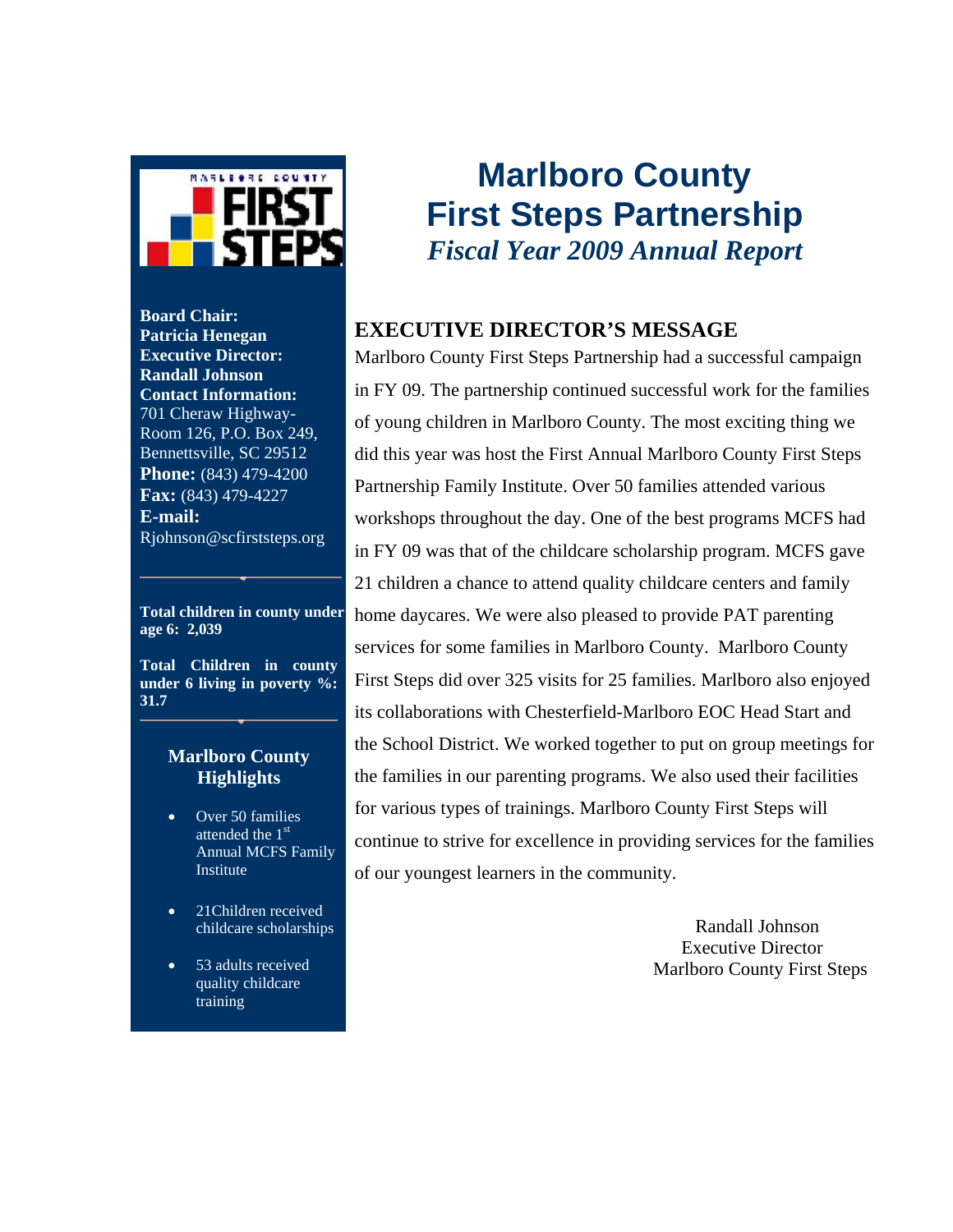## **First Steps to School Readiness Strategy Areas**

*The First Steps initiative approaches children's school readiness needs in five ways:* 

**Family Strengthening:** A parent is a child's first and best teacher. First Steps works to help parents become the best parents they can be. First Steps also helps parents further their own education.

**Healthy Start:** Children's development and ability to learn are profoundly impacted by their health in the earliest years. First Steps works to help families understand children's health needs through education and screenings while also working to help them access needed health services.

**Quality Child Care:** Quality child care provides immediate and long-term learning benefits for children. First Steps works to expand the availability of quality child-care to families and to enhance the level of quality in existing child-care environments.

**Early Education:** Research shows that children who participate in high-quality preschool classes are more likely to start school ready to learn, as well as be more successful later in life. First Steps works to expand high-quality 3-year-old and 4-yearold kindergarten opportunities in public and private settings.

**School Transition:** The transition into kindergarten is a critical time that sets the tone for children's perspectives about the school years, as well their parents' perspectives. Making a strong initial connection between school and home -- and supporting both parents and students during this transition time -- has been shown to impact students' later school success and parents' later involvement during the school years.

## **2008-09 County Partnership Programs by Strategy**

### **FAMILY STRENGTHENING.**

#### **Marlboro County First Steps Parents As Teachers**

**Program description:** – Increase the capacity of parents to be their child's best and most important teacher by expanding home visitation services, increasing parent involvement with their children, enhancing the learning environment in the home and increasing the family's awareness of community resources through the Parents As Teachers parenting program.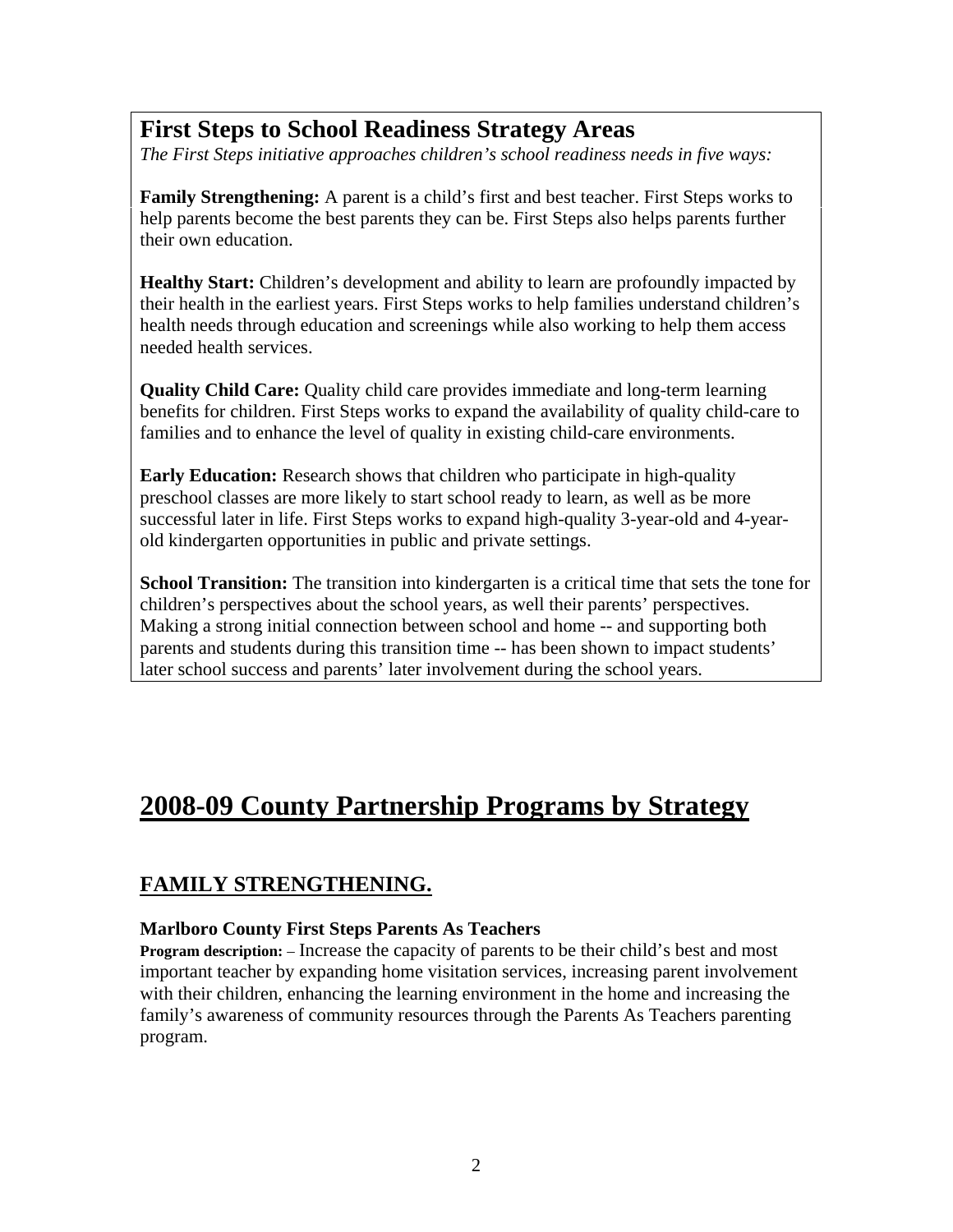#### **Program results:**

- Served Twenty-Five (25) Families totaling 27 children received home visits.
- Three (3) families exited the program before the end of the fiscal year
- 83% of the families received KIPS visits that averaged 3.02 for pre and 3.98 on post.
- Forty-four (25) families received (257) visits.
- There were 22 health, 3 dental, 2 hearing and 5 vision screenings.
- 90% of families eligible for ACIRI visits were completed.

#### **Other Family Literacy/Learning – MCFS Family Resource Center/Lending Library**

**Program description** Research states that the key to a child succeeding in school is the development of proficient reading skills; therefore, the most important thing a parent can do to develop these skills is to read with their child as much as possible. Therefore, the MCFS Family Resource Center/Lending Library will provide parents the opportunity to check out materials that will enhance the learning skills of their young children. Based on the Marlboro County needs and resources assessments, it is important to empower parents with materials and other resources that will help strengthen their relationship with their children in reference to literacy

#### **Program Results:**

- Served 140 adults & 154 children
- Marlboro County First Steps literacy lending library made available literacy bags and books to be checked out by parents with children ages  $2 - 7$ . Over 100 parents checked out materials.
- Staff did 72 total reading hours in early childhood facilities and community functions
- Fifty (50) literacy kits were lent over the course of the year.
- 186 books were given to children throughout the community

## **QUALITY CHILD CARE.**

#### **Center Staff Training & Development**

**Program description:** To ensure that child care providers of Marlboro County receive quality child care training at a reasonable cost. Training will address identified areas of interest and need that child care providers have identified as needed areas. In order to ensure that the training is affordable, Marlboro County First Steps has continued to provided local trainings with collaborations from the Marlboro County School District and Chesterfield-Marlboro EOC*.*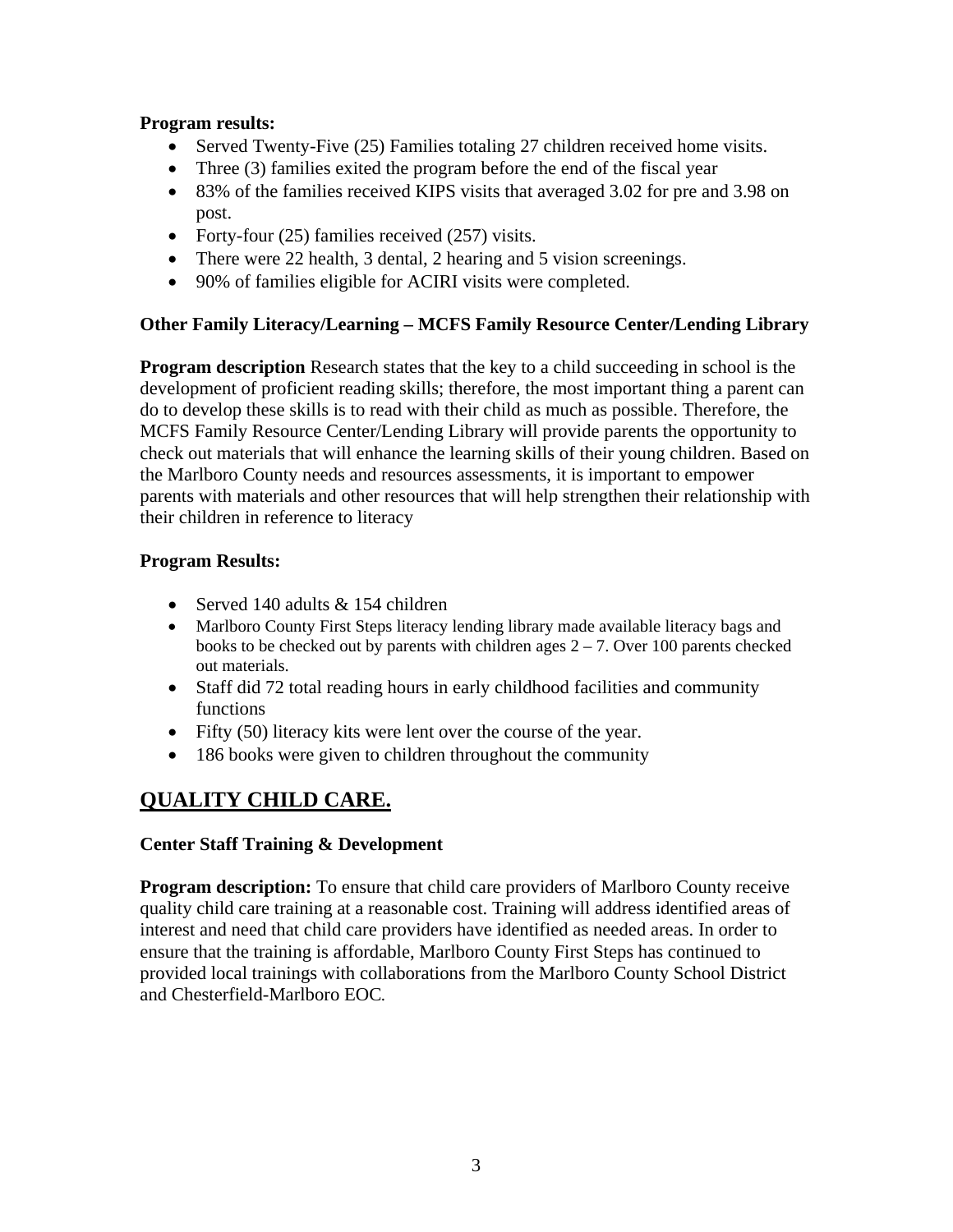#### **Program results:**

- Fifty-three (53) adults received quality childcare training during FY 09.
- Provided quality child care trainings for county providers. Based on post training surveys, providers enjoyed the fact that the more quality trainings were offered at the local level.
- Provided 16 hours of training for providers in various genres.

#### **Childcare Scholarships**

**Program description**: This program provided financial assistance to qualified parents to aide with the cost of child care. The Department of Social Services (DSS) administered this program following the guidelines of the ABC Voucher Program. This program was open to all families in Marlboro County who met the eligibility requirements. Marlboro County First Steps distributed the applications on a first come first serve bases. The applications were sent to ABC to process. Clients were notified whether their application was approved, denied or incomplete. The slots were filled by the approved applicants in the order in which their application was processed. All slots were filled.

#### **Program results:**

- Twenty-one (21) childcare scholarships have been awarded to children to attend full day child care.
- Twenty-one (21) scholarship recipients attended a quality child care facility or family home daycare, which are all working with Marlboro County First Steps.
- Parents participated in summer reading day in the park where they read with and to their kids.
- Ninety (90) books were given to the participated in the Childcare scholarship program.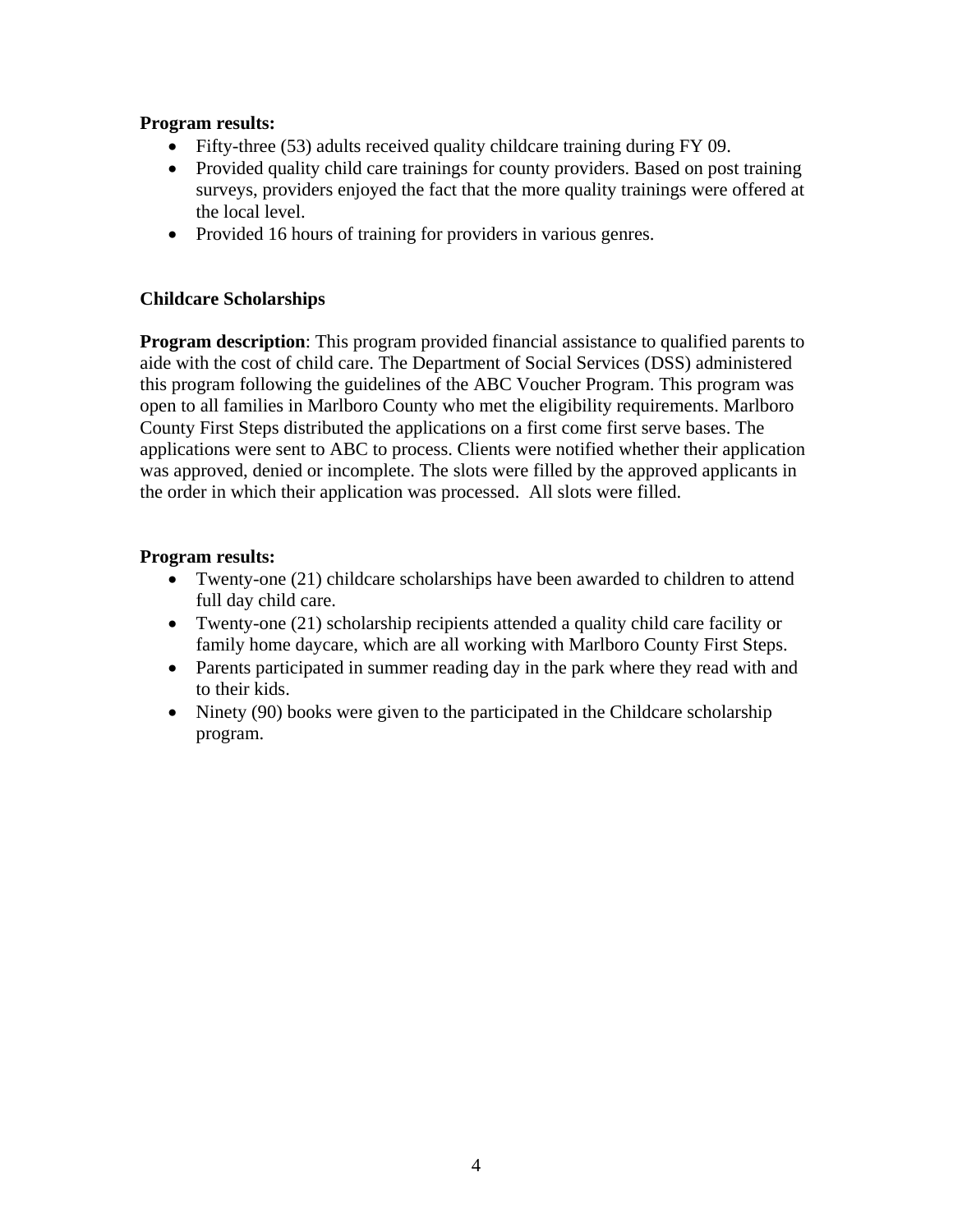# **FINANCIAL SUMMARY**

| <b>Expenditures By Funding Source</b> |           |
|---------------------------------------|-----------|
| State Appropriation (Fund 10)         | \$143,569 |
| E.I.A. Appropriation (Fund 55)        | \$13,000  |
| Carry Forward (Fund11)                | \$11,032  |
| C.D.E.P.P. Appropriation (Fund 60)    | \$        |
| C.O.E. Appropriation (Fund 65)        | \$        |
| N.F.P. Appropriation (Fund 70)        | \$        |
| State Private (Fund 15)               | \$30      |
| Local Private (Fund 20)               | \$        |
| Federal (Fund 30)                     | \$4,809   |
| In-Kind $(Fund 25)$                   | \$20,452  |
| TOTA                                  | \$192,892 |

| <b>Expenditures By Program / Strategy Name</b> |  |
|------------------------------------------------|--|
|                                                |  |

| Parents As Teachers 2011               | \$68,827  |
|----------------------------------------|-----------|
| Other Family Literacy 2042             | \$8,187   |
| Childcare Training & Development 6052  | \$15,572  |
| Scholarship Initiative 7031            | \$33,000  |
|                                        | \$        |
|                                        | \$        |
|                                        | \$        |
|                                        | \$        |
|                                        | \$        |
|                                        | \$        |
|                                        | \$        |
|                                        | \$        |
| <b>Indirect Programmatic Functions</b> | \$44,949  |
| <b>Administrative Functions</b>        | \$22,357  |
| <b>TOTAL:</b>                          | \$192,892 |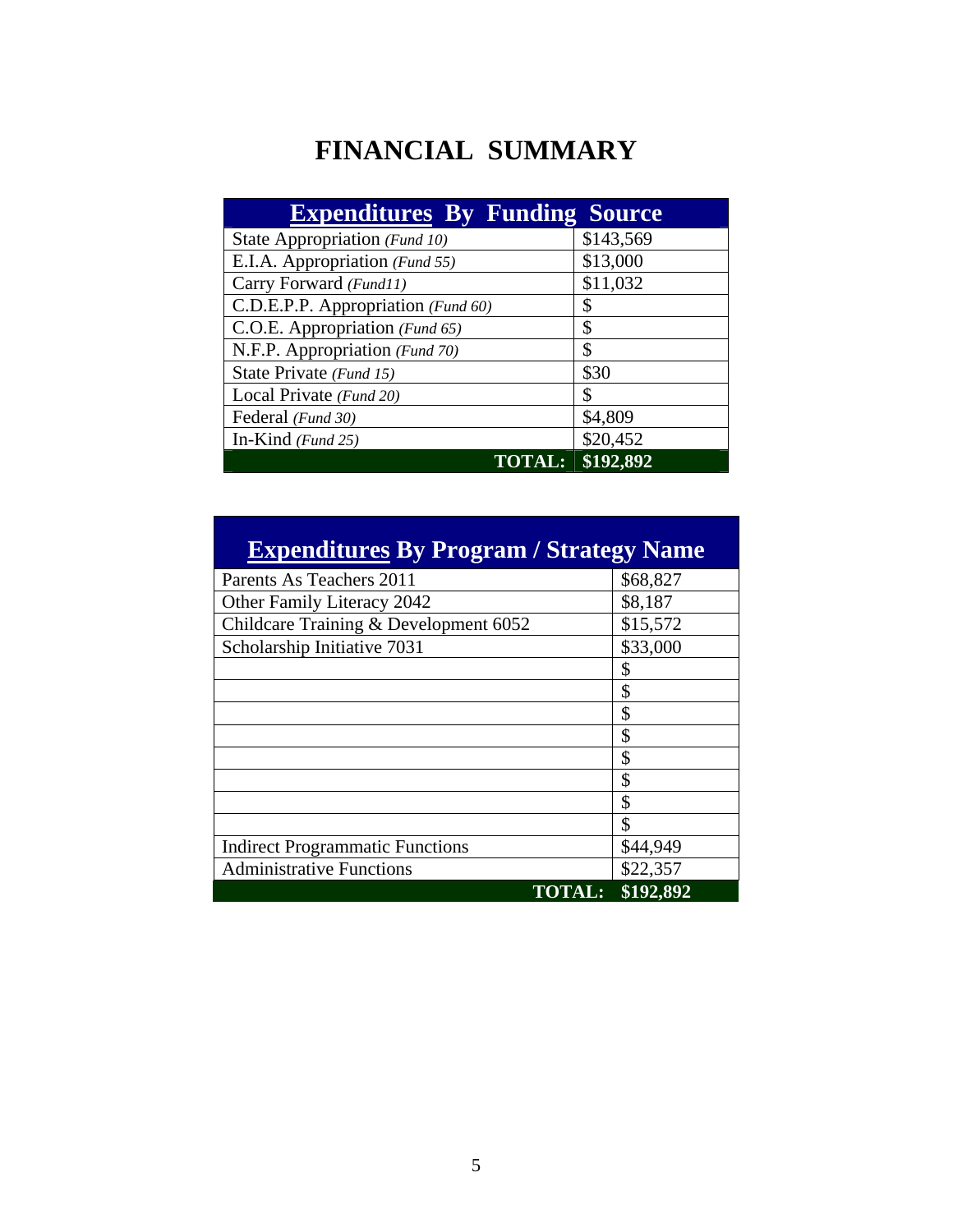### **NOTABLE DONORS**

| <b>DONOR'S NAME</b>                    | <b>AMOUNT</b> |
|----------------------------------------|---------------|
| Chesterfield-Marlboro Economic Council | \$270         |
|                                        | \$            |
|                                        | \$            |
|                                        | \$            |
|                                        | \$            |
|                                        | \$            |
|                                        | \$            |
|                                        | \$            |
|                                        | \$            |
|                                        | \$            |
|                                        | \$            |
|                                        | \$            |
| <b>TOTAL:</b>                          | \$270         |

*Local Match Percentage for FY 2009: 15.1%*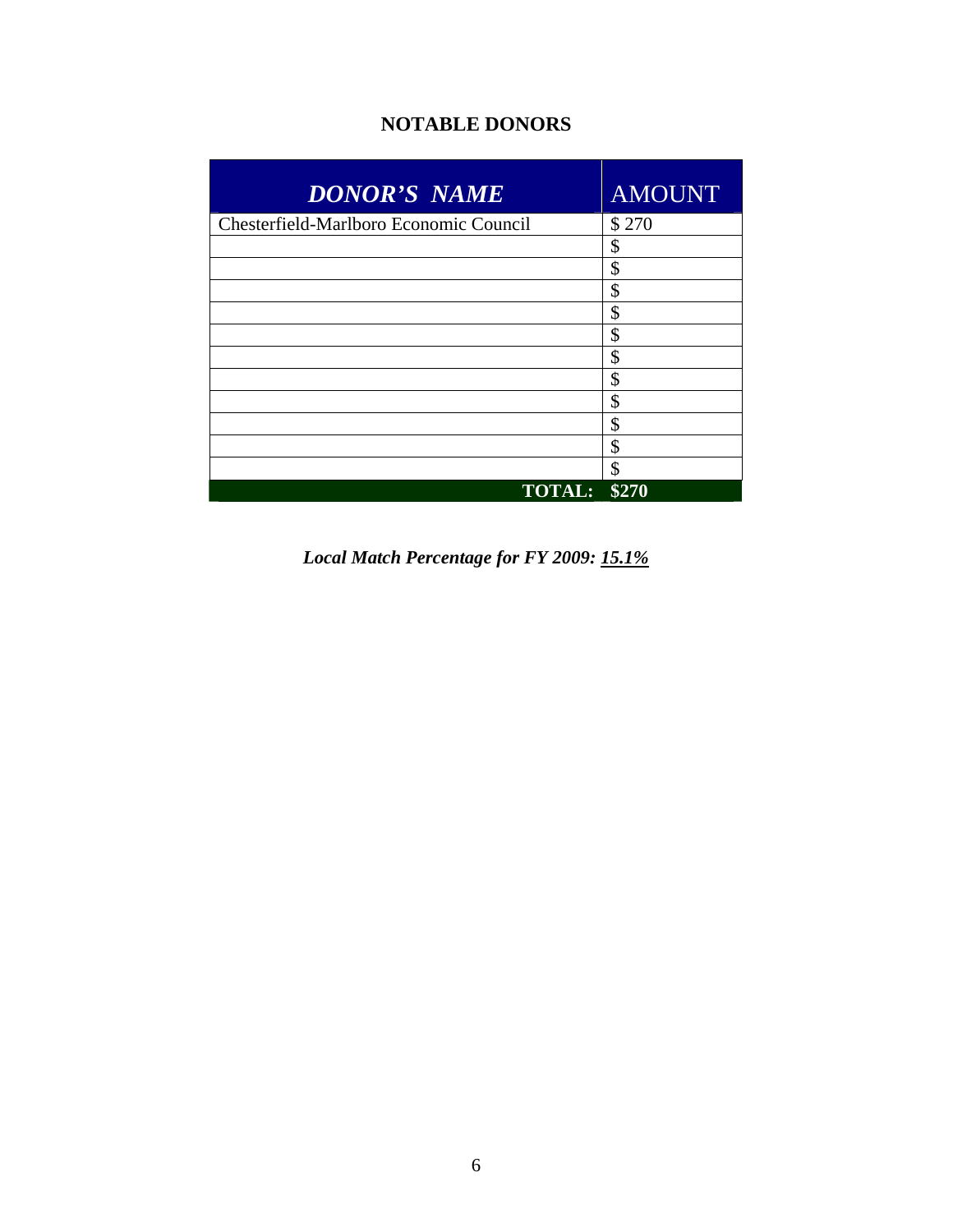# **COUNTY PARTNERSHIP BOARD OF TRUSTEES**

#### **MARLBORO COUNTY FIRST STEPS BOARD MEMBERSHIP**

| <b>Board Member's Name</b>        | Category                                         |
|-----------------------------------|--------------------------------------------------|
| <b>Teresa Curtis-Barnes</b><br>1. | Healthcare                                       |
| 2. Samuel D. Bass                 | <b>Agency Designee</b>                           |
| 3. Colonel Justin Blum            | Family, Education, Training & Support            |
| 4. Pam Burns                      | <b>Agency Designee</b>                           |
| 5. Tammy Elliott                  | Non-Profit                                       |
| 6. Hazel Ellison                  | <b>School District Designee</b>                  |
| 7. Brenda Foster                  | Healthcare                                       |
| 8. Faye Green                     | Childcare & Early Childhood Development Provider |
| 9. Patricia Henegan               | Legislative Appointee                            |
| 10. Claudette Hooker              | Early Childhood Education                        |
| 11. Jannise Jones                 | <b>Agency Designee</b>                           |
| 12. Shirley Jones                 | Transportation                                   |
| 13. Jennifer Liles                | Early Childhood Education                        |
| 14. Brenda McRae                  | Faith                                            |
| 15. James Myers                   | Pre-K through Primary Educator                   |
| 16. Sharon Rowe                   | <b>Agency Designee</b>                           |
| 17. Helena Thomas                 | Non-Profit                                       |
| 18. Margaret Victor               | Pre-K through Primary Educator                   |
| 19. Tama Westbury                 | Faith                                            |
|                                   |                                                  |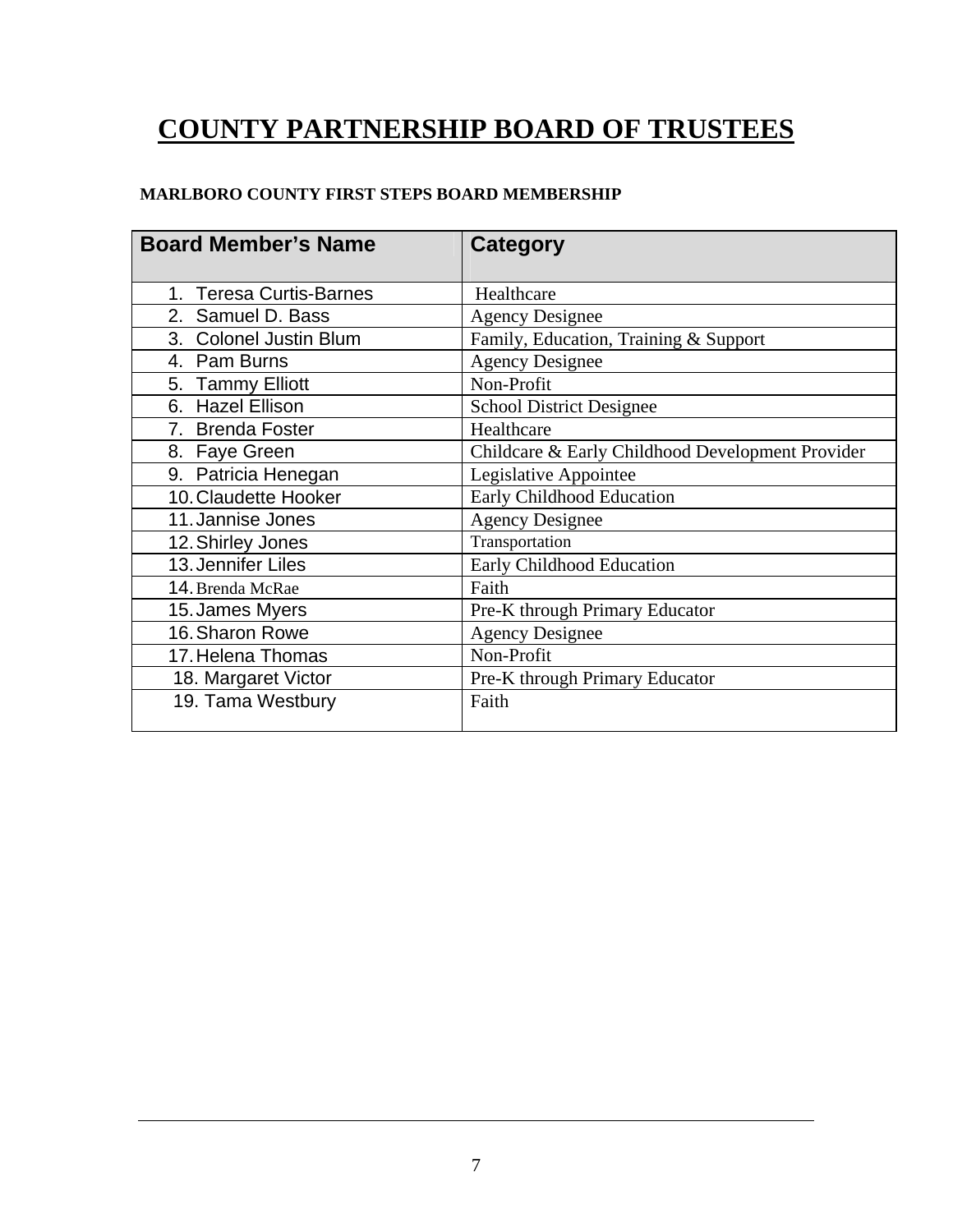# **COUNTY DATA SNAPSHOT**

In FY09, First Steps County Partnerships statewide made it a priority to become increasingly data-driven. County Partnerships successfully began using powerful new components of the First Steps data system, and County Partnerships also utilized data in new ways to drive their FY09 program plans. In addition to enhanced program data tracking, County Partnerships are also focusing on the best available data about children and families to best understand their communities' needs. At the end of FY08 and the beginning of FY09, County Partnerships began an extensive analysis of this data, including data about the risk factors known to impact children's potential school success, such as low birth weight, teen mothers, and families living in poverty. A county-level risk data report is included in the subsequent pages of this report.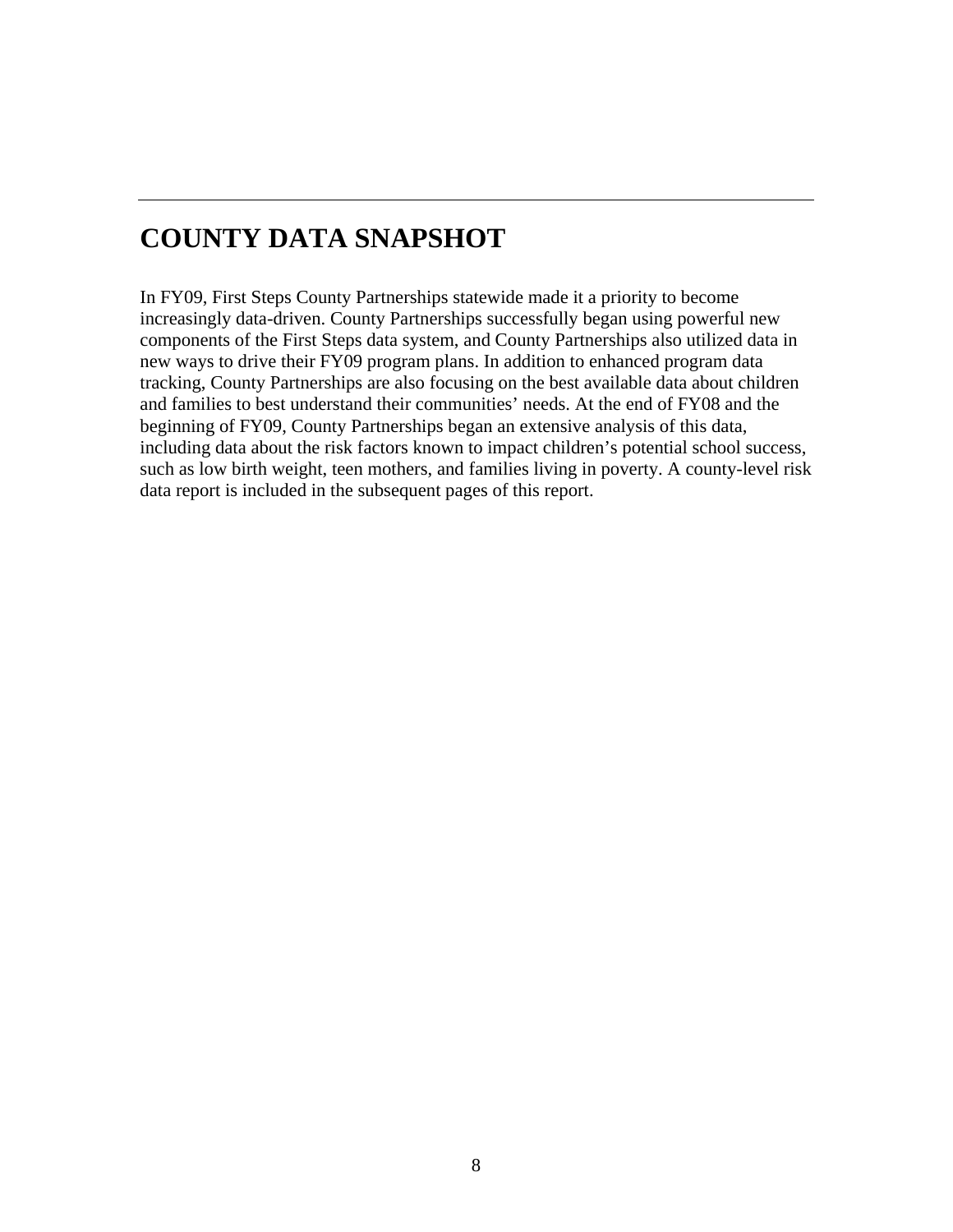The SC General Assembly created in 1999 the South Carolina First Steps to School Readiness Initiative as a "comprehensive, results-oriented initiative for improving early childhood development by providing, through county partnerships, public and private funds and support for high quality early childhood development and education services for children by providing support for their families' efforts toward enabling their children to reach school ready to learn"...here's what happened next:

| <b>First Steps Strategy Areas</b> | <b>Notable Moments</b>                                                                                                                                                                                                                                                                                                                                                                                                                                                                                                                                      |
|-----------------------------------|-------------------------------------------------------------------------------------------------------------------------------------------------------------------------------------------------------------------------------------------------------------------------------------------------------------------------------------------------------------------------------------------------------------------------------------------------------------------------------------------------------------------------------------------------------------|
| <b>Family Strengthening</b>       | <b>Through Parent Training and</b><br>$\bullet$<br>PAT programs since 2001, we<br>have been able to help serve<br>over 500 families<br>Home visitation services to all<br>families during this period<br>Great collaboration effort with<br><b>USC School of Medicine</b><br><b>Bennettsville Project and Care</b><br>South Carolina for parenting<br>programs<br>1 <sup>st</sup> Annual MCFS Family<br>Institute attracted over 50<br>families. Gullah storytellers<br>Vermelle "Bunny" Rodrigues<br>and Andrew Rodrigues served<br>as the guest speakers. |
| <b>Healthy Start</b>              | <b>Provided Home-Health</b><br>Visitation to 10 families with<br>newborns who were without<br>healthcare services.                                                                                                                                                                                                                                                                                                                                                                                                                                          |
| <b>Quality Child Care</b>         | MCFS helped establish 3 new<br>$\bullet$<br>family home daycares and 1<br>center.<br>On a yearly basis continue to<br>provide in house trainings for<br>Child care providers to help<br>them reach there hours.<br>Awarded over \$400,000 in<br>$\bullet$<br>Childcare Scholarships for over<br>250 children<br>Provided over 35 Quality<br><b>Enhancement Grants to Family</b><br>Day Care, Group, Faith Based                                                                                                                                             |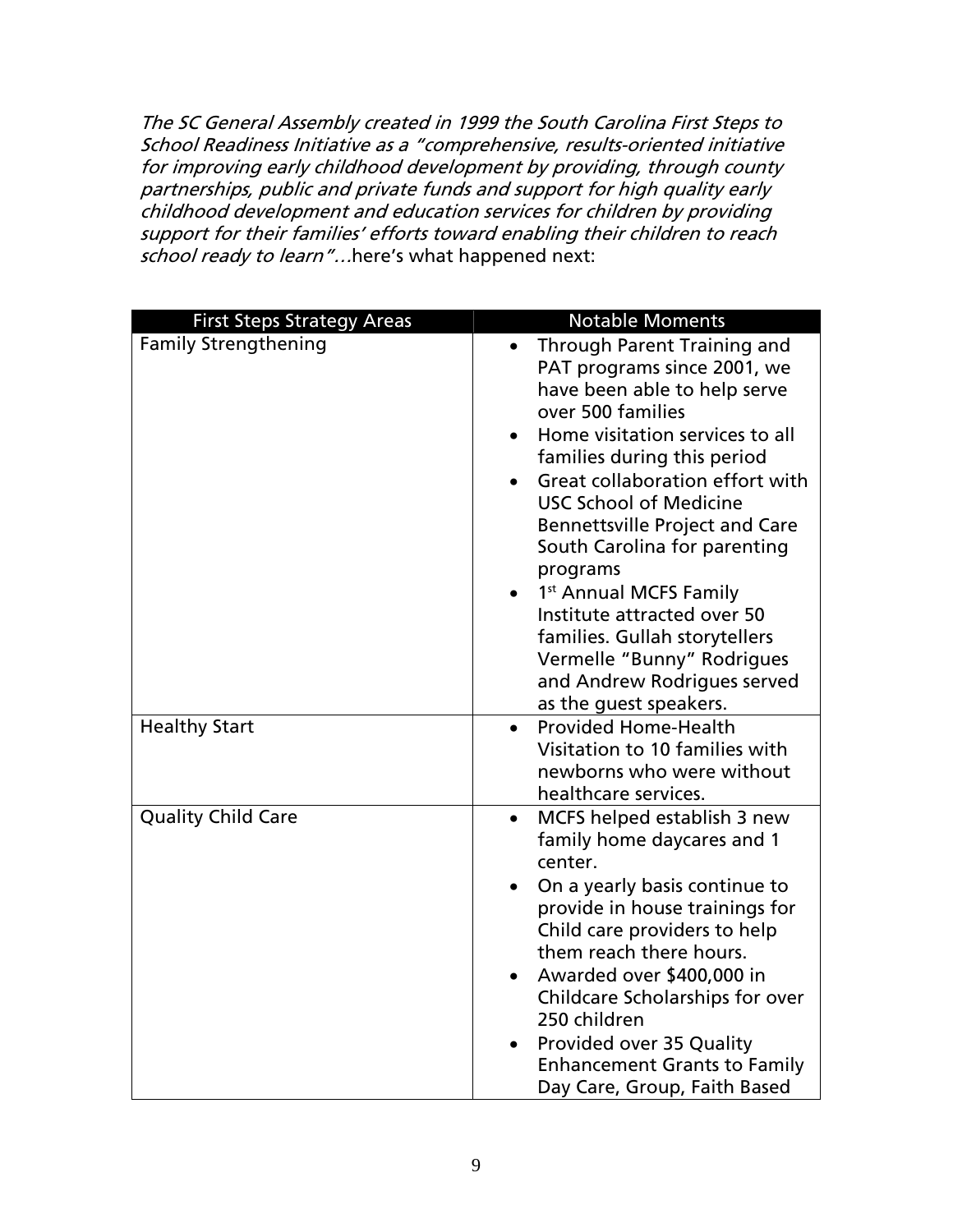|                                                          | and Child Care Centers<br>Through quality enhancement<br>helped establish HATCH kids<br>computer centers in 1 family<br>daycare and 1 child care center<br><b>Helped Child care Center</b><br>$\bullet$                                                                                                                                                                                                                                                                         |
|----------------------------------------------------------|---------------------------------------------------------------------------------------------------------------------------------------------------------------------------------------------------------------------------------------------------------------------------------------------------------------------------------------------------------------------------------------------------------------------------------------------------------------------------------|
|                                                          | become the first to apply for<br><b>NAEYC</b> accreditation<br>Provided CPR, First Aid & Blood<br>$\bullet$<br>borne Pathogen training for<br><b>Marlboro County Child Care</b>                                                                                                                                                                                                                                                                                                 |
|                                                          | workers<br>Along with other Pee Dee First<br>Steps counties established the<br>first in a series of video-<br>childcare trainings in<br>collaboration with the state<br><b>Technical College system</b>                                                                                                                                                                                                                                                                         |
| <b>Early Education</b><br><b>School Transition Areas</b> | Over 280 children served<br>through expansion of full-day<br>4k Programs<br>Created a new 4k classroom in<br>McColl which helped increase<br>the number of 4 year olds<br>served in the Marlboro County<br><b>School District</b><br>Collaborated with the<br><b>Marlboro County School</b><br>District to provide High Scope<br>Training by Julie Wigton for<br>over 40 Early Childhood<br>teachers and Childcare<br>providers<br><b>Through Summer Readiness</b><br>$\bullet$ |
|                                                          | program helped over 111 at<br>risk Kindergartners get ready<br>for 1 <sup>st</sup> Grade<br>Over 35 at risk students<br>involved in the Countdown to<br>Kindergarten program.                                                                                                                                                                                                                                                                                                   |
| Non-Standard Strategy                                    | Lending Library over 500 books<br>given to children                                                                                                                                                                                                                                                                                                                                                                                                                             |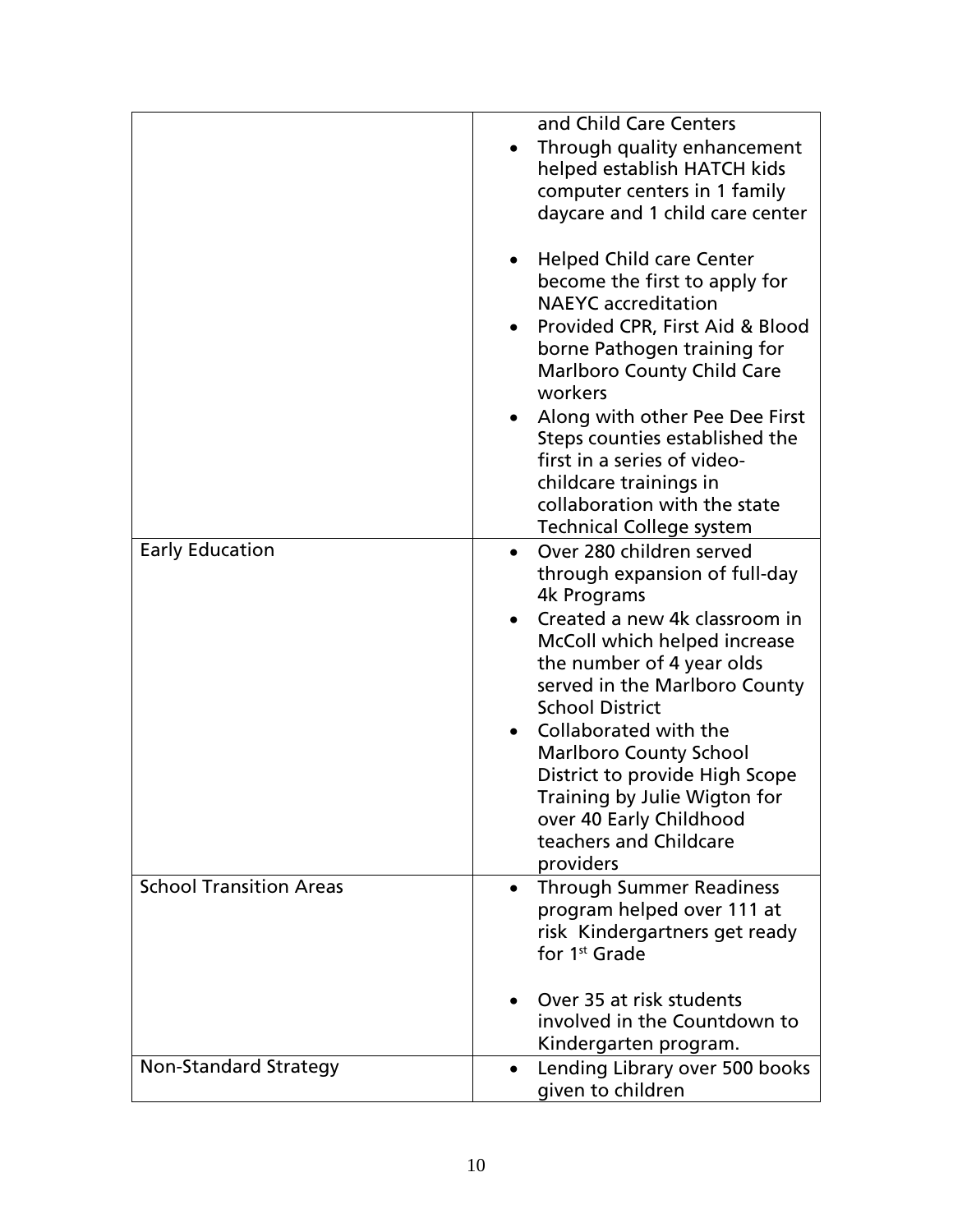Other notable moments:

- Marlboro County First Steps Partnership served as a Pilot county for the PSARAS First Steps Non-Traditional Grant program for rural counties. Provided over \$50,000 in mini grants for various unique types of programs which have included: Backpacks for Summer K-3, Healthy Kids, Growing and Enriching Minds through Science, Project Read, Learn & Connect, Project Imagination and others.
- Began the Reading in the Park Day for Marlboro County First Steps families and the rest of the community.
- On January 30, 2002, Marlboro County First Steps Partnership received an Honorable Mention award for Best Community Engagement as recognized by the State Office of First Steps to School Readiness.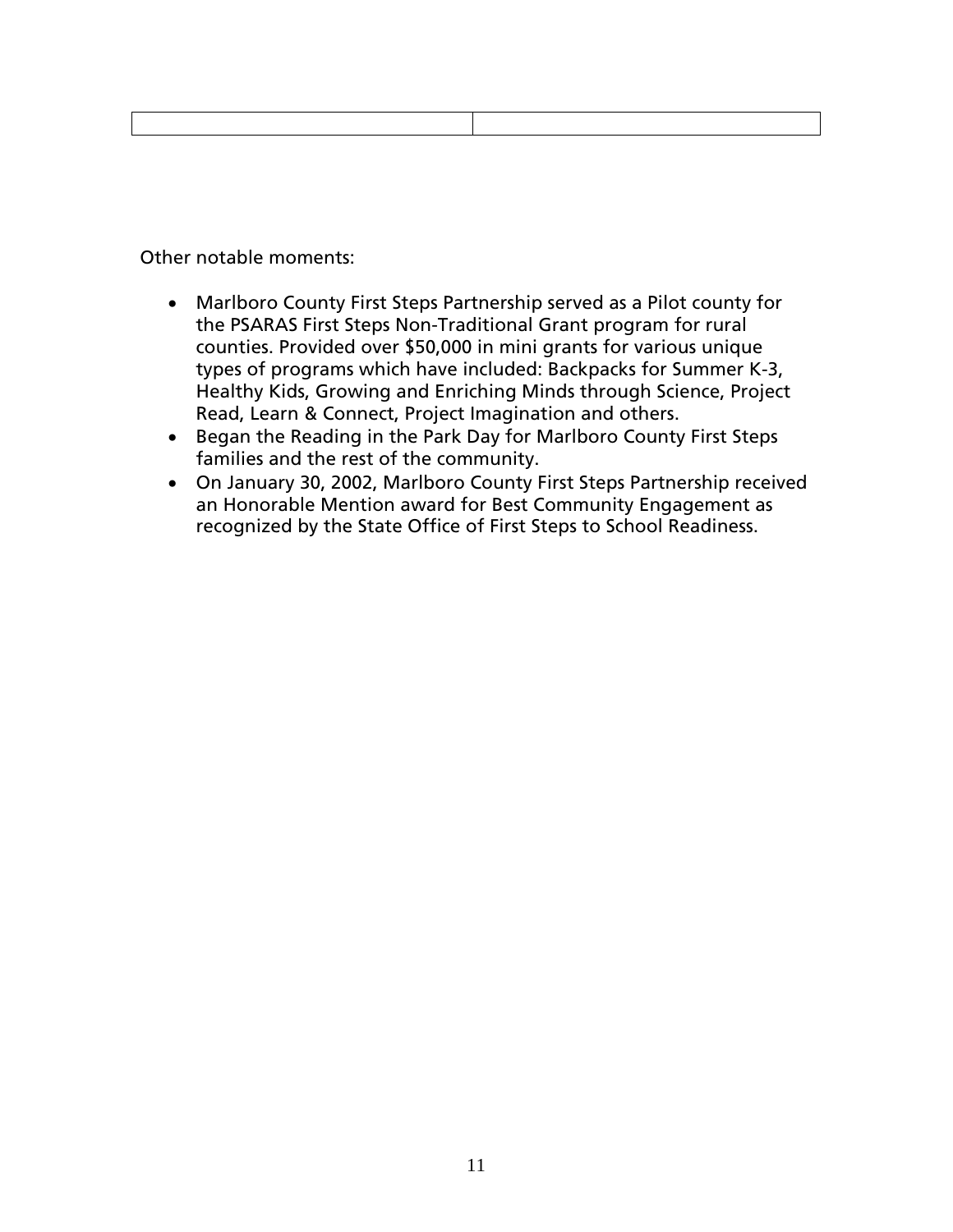

# **2008 School Readiness Risk Profile Marlboro County Narlboro County Example 2.1 <b>Properties Contract Children Under Six: 2,134**

#### **CHILD POVERTY (Children in Families Receiving TANF Benefits)**<br>Statewide Average (2007): 8.4% Marlboro County (2007): 14.7% **Statewide Average (2007): 8.4%**

**Fast Fact: Roughly 1 in 7 Marlboro County children has an annual family income equivalent to \$10,325 (or less) for a family of four. A recent statewide analysis suggests that 45% of these children will be retained or score at the "below basic" level (PACT) by third grade.** 

- **Children in deep poverty often face a wide variety of school readiness obstacles, ranging from inadequate prenatal care and nutrition to low maternal education.**
- **313 of Marlboro County's 2,134 children under age 6 received federal Temporary Assistance for Needy Families (TANF) benefits during 2007, indicating a family income at or below 50% of the federal poverty definition.**



# **CHILDREN AT LOW BIRTH WEIGHT (Less Than 5.5 lbs.)**<br>Statewide Average (2005): 10.2% Marlboro County (2005): 16.1%

**Statewide Average (2005): 10.2%** 

**Fast Fact: Roughly 1 in 6 Marlboro County children is born at a weight less than 5.5 lbs. A recent statewide analysis suggests that at least one-third of these children (36%-52% depending on weight category) will be retained or score at the "below basic" level (PACT) by third grade.** 

- **Babies born at low weights are often prone to developmental delays associated with early academic failure.**
- **Many have received inadequate prenatal care and suffer from significant health complications.**
- **59 of the 366 children born in Marlboro County during 2005 weighed less than 5.5 lbs.**